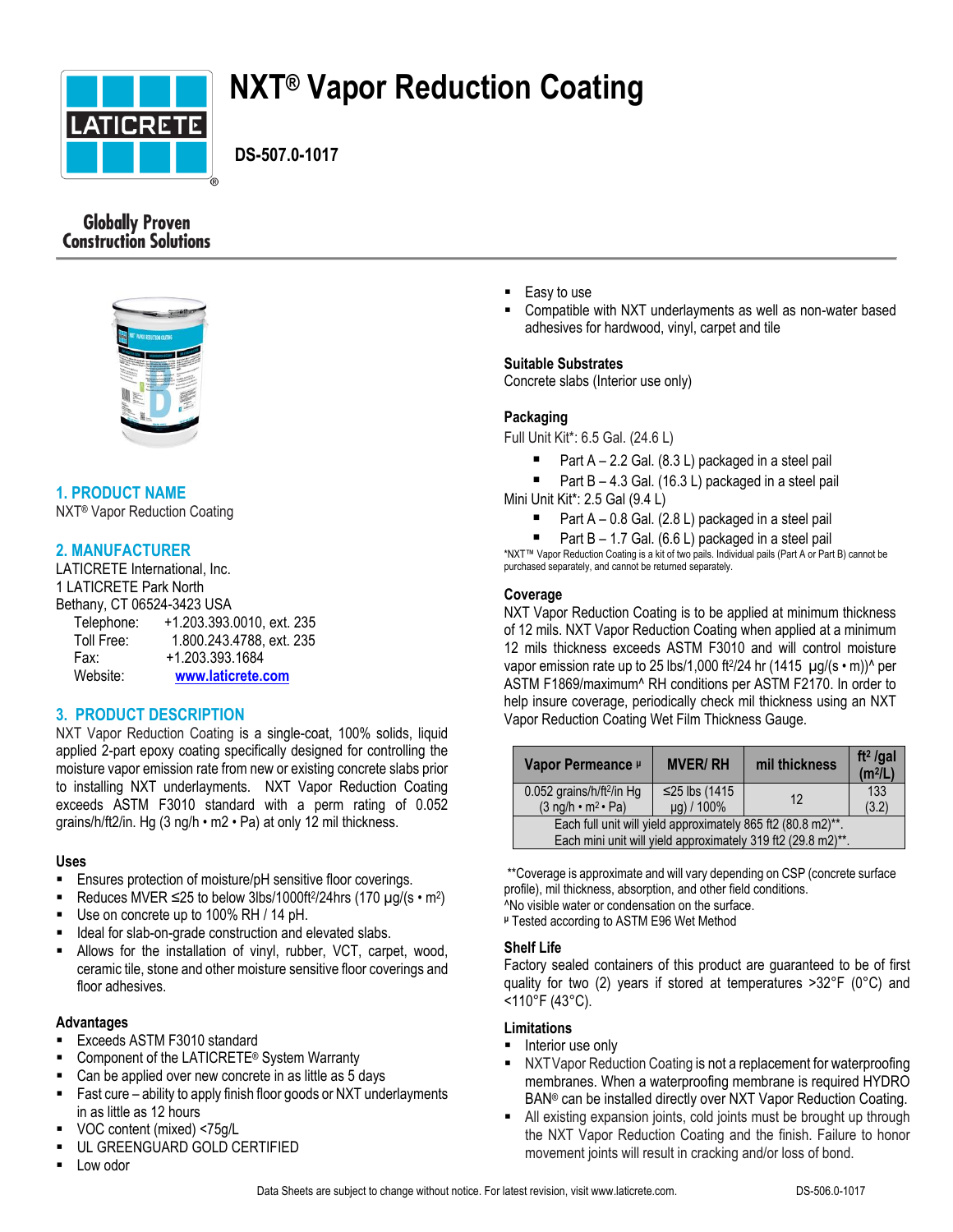- Not for use over any other substrates other than concrete slabs Cured for a minimum of 5 days at  $70^{\circ}F(21^{\circ}C)$
- LATICRETE is not responsible for moisture emission from expansion and isolation joints, existing cracks, or new cracks that may develop in the concrete slab after the system has been installed.

#### **Cautions**

- Consult SDS for more safety information.
- NXT™ Vapor Reduction Coating Part A causes severe skin burns and eye damage. May cause an allergic skin reaction. Suspected of damaging fertility or the unborn child. Toxic to aquatic life.
- NXT Vapor Reduction Coating Part B causes skin irritation. Causes serious eye irritation. May cause an allergic skin reaction. Toxic to aquatic life with long lasting effects.
- Check **[www.laticrete.com](http://www.laticrete.com/)** for any technical bulletins or updated information about the product and its application.
- Contact your local LATICRETE Technical Sales Representative with any questions.
- Once material is fully mixed the reaction may generate high heat if left in mixing container for an extend period of time.
- Protect finished work from traffic until fully cured.
- Do not take internally.
- Keep out of reach of children.

# **4. TECHNICAL DATA**

| <b>Test</b>                            | <b>Method</b>     | <b>Results</b>                                                                        |
|----------------------------------------|-------------------|---------------------------------------------------------------------------------------|
| Vapor Permeance<br>At 12 mil thickness | <b>ASTM E96</b>   | 0.052 grains/h/ft2/in. Hg.<br>$(3 \nmid ngh \cdot m2 \cdot Pa)$<br>CTL Project 281426 |
| Tensile Strength (7 days)              | <b>ASTM C1583</b> | > 410psi (>2.8 MPa)<br><b>Concrete Failure</b>                                        |
| <b>Pull off Adhesion Strength</b>      | ASTM D7234        | > 480 psi (> 3.3 MPa)                                                                 |
| <b>Alkalinity Resistance</b>           | ASTM D1308        | Pass (resist up to 14 pH)                                                             |

Specifications are subject to change without notification.

Technical data shown in LATICRETE product data sheets and technical data sheets are typical but reflect laboratory test procedures conducted in laboratory conditions. Actual field performance and test results will depend on installation methods and site conditions. Field test results will vary due to variability of job site factors.

# **5. INSTALLATION**

#### **Surface Preparation**

Concrete slabs must be clean, structurally sound, absorptive, and have an ICRI concrete surface profile (CSP) of 3 - 5. All dirt, oil, paint, laitance, efflorescence, sealers, curing compounds and any other bond breaking contaminants must be removed down to the full depth of contamination by shot blasting or other mechanical means then swept and vacuumed clean. Use of chemicals to remove contaminants is prohibited. Use of sweeping compound is not recommended as they may contain oil which will act as a bond breaker. Do not use over gypsum or asphalt based products. Water drop test (Refer to TDS 230N for water drop test instruction) is recommended prior to application of NXT Vapor Reduction Coating. If the water drop test yields a nonsuction results where the water beads up and doesn't absorb, please contact LATICRETE Technical Sales Representative. Per ASTM F3010, concrete slab to receive NXT® Vapor Reduction Coating must have a tensile pull-off strength of 200 psi (1.4 MPa) or greater when tested in accordance with ASTM C1583.

Surface temperature must be 50–90°F (10–32°C) during application and for 24 hours after installation. In all cases, the surface temperature of the prepared concrete slab must be warm enough to avoid condensation on the surface of the concrete.

#### **Joints, Cracks, Surface Depressions and Other Irregularities**

All joints and cracks should be evaluated and repaired if necessary prior to installation of NXT Vapor Reduction Coating. A good crack repair technique depends on knowing the causes and selecting appropriate repair procedures that take these causes into account. Repairing a crack without addressing the cause may only be a temporary fix. Successful long-term repair procedures must address the causes of the cracks as well as the cracks themselves. Refer to ACI 224.1R-07 for guidance on evaluation and repair of cracks in concrete. LATICRETE product application over moving cracks and joints is not recommended.

1. Moving joints (e.g. expansion joints, isolation joints, etc.) and dynamic (moving) cracks must be honored up through the NXT Vapor Reduction Coating. LATICRETE is not responsible for vapor emission through untreated joints or for areas where cracks may develop later.

2. All non-moving joints and dormant cracks (e.g. saw cuts, surface cracks, grooves, control joints, etc.) must be cleaned out and free of all loose debris. Non-structural cracks up to 1/8" (3 mm) in width can be filled with NXT Vapor Reduction Coating epoxy during main application. Inspect these areas to ensure cracks are completely filled with no voids. Non-moving joints, dormant cracks greater than 1/8" (3 mm) wide, can be patched with mixture of 1 part NXT Vapor Reduction Coating and 3 parts clean, dry play sand. In a suitable container, such as an empty NXT Vapor Reduction Coating pail, pour 1 part NXT Vapor Reduction Coating pre-blended to 3 parts clean, dry play sand, using a 300 rpm drill with jiffy paddle, mix together for 2-3 minutes until the NXT Vapor Reduction Coating and qualified sand mixture is consistent. Slowly pour the mixture into the crack, using the flat side of a trowel force the epoxy/sand mixture into the crack. Surface crazing and hairline cracks do not need filling. Construction Joints, Expansion Joints and Large moving cracks that have lost aggregate lock (one side of crack is higher than the other) have structural implications and cannot be repaired using this method.

# **Moisture Evaluation**

Moisture testing must be conducted in accordance with finish floor goods and adhesive manufacturers' requirements prior to NXT Vapor Reduction Coating application. When evaluating moisture conditions the HVAC system or a properly conditioned temporary enclosure must be operational and in place for the minimum specified time period recommended in the moisture test standard. The concrete floor slabs and the ambient air space above the floor must be at service temperature and relative humidity for at least 48 hours before taking moisture measurements in the concrete slab. These conditions must remain throughout the test period to ensure accurate results.

#### **Mixing**

Before using, store resins at room temperature 65-85°F (18-30°C) for 24 hours to ensure ease of mixing. Mix Components A and B at a ratio of 1:2 by volume (components are packaged into the pails to the specified ratio). Pour the A component into the larger B component steel pail. Verify that all of the Part A liquid is drained from pail. Mix with a slow speed drill (<300 RPM) with a jiffy blade for 3 minutes, assuring mixture is fully uniform and that all ribbons of contrasting shade are completely eliminated. Pour the fully mixed material onto the substrate immediately after mixing.

*NOTE: Do not mix NXT Vapor Reduction Coating in a plastic bucket as mix generates excessive heat!*

#### **Application**